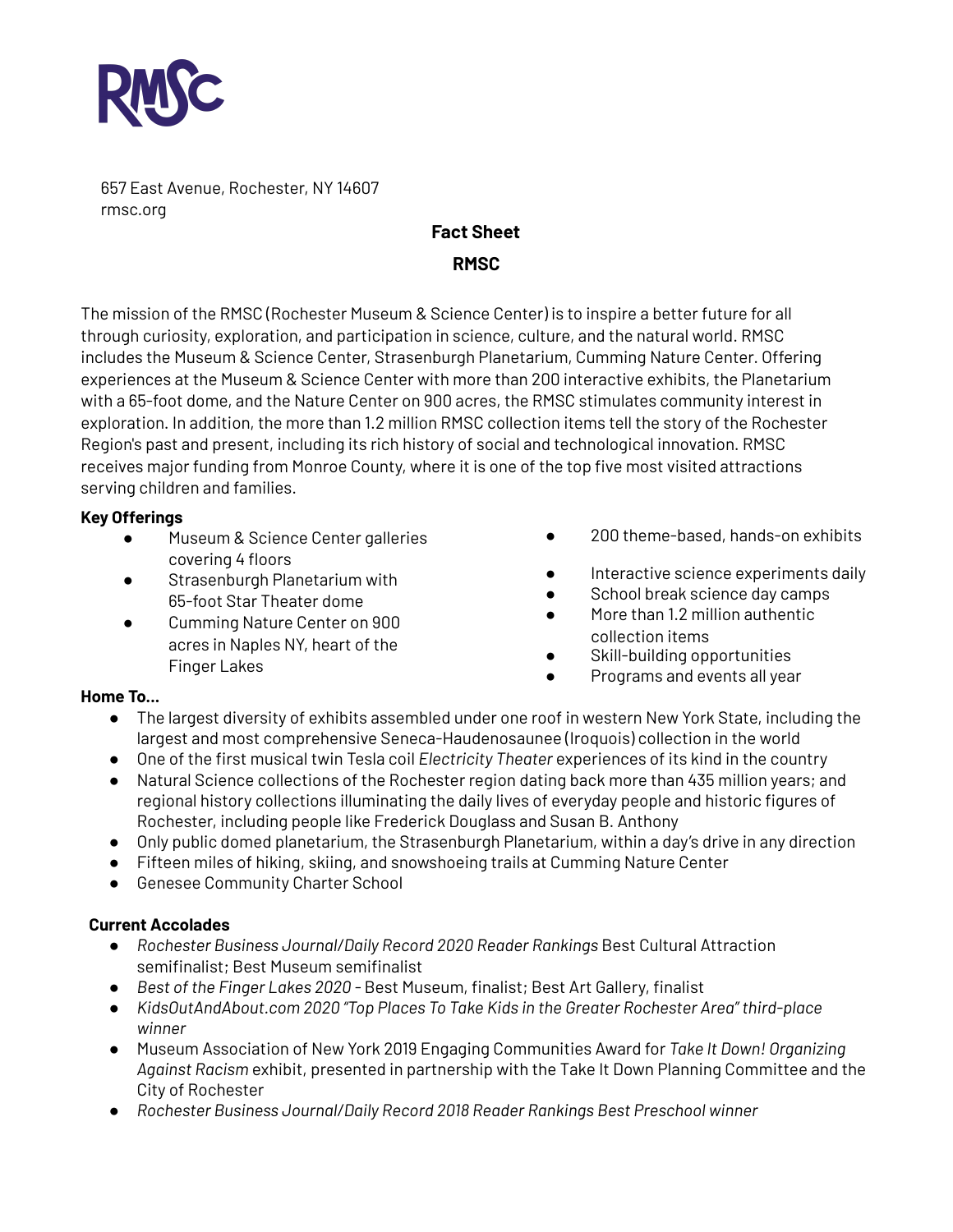

*● Rochester Business Journal 40 Under 40*: Capital Campaign Director Ryan Elizabeth Shear 2018*;* Senior Director for Collections and Exhibits Kathryn Murano Santos 2017

## **Economic Facts**

- \$6.9 million dollar budget annually
- More than 385,000 visitors annually
- Serve 65,000 school-age children in groups annually
- Nearly 6,000 members across Western New York
- 67 full-time and 186 part-time employees
- More than 500 annual volunteers
- Annual earned revenue \$4.0 million

## **Primary Audiences**

- Families, current students, life-long learners
- Served from the following counties:
	- Genesee, Livingston, Monroe, Ontario, Orleans, Wayne, Wyoming, and Yates

## **Experience Highlights: Museum & Science Center**

- Live science shows and [demonstrations](https://rmsc.org/science-museum/programs-and-events/item/114-science-alive)*:*
	- *Electricity Theater* musical lightning twin Tesla coil live show
	- *Science On a Sphere* high-res 3-D image data projection system—Earth storms, Mars and more
- Interactive and [participatory](https://rmsc.org/science-museum/exhibits) exhibits: The RMSC's Signature Hybrid Learning Model utilizes all of the RMSC's unique assets in support of its mission, blending our unique collection with interactivity, immersive environments, and facilitated interactions in the interpretation of science, culture, and nature.
	- *Expedition Earth -* The Rochester area landscape from 540 million years ago to present day
	- *Flight to Freedom: Rochester's Underground Railroad -* abolitionists and freedom seekers
	- *Objectively Racist -* explores how objects and images perpetuate Racism and what we can do to change it
	- *Take It Down! Organizing Against Racism* explores how community activism can lead to tangible social change
	- *Illumination: The World of Light and Optics*—discover applications of lasers and light
- Innovative in-depth science and cultural programming for students, families and adult lifelong learners.
- Haudenosaunee Days: Celebrate Haudenosaunee (Iroquois) culture past and present with artisans from the community. *Available to school groups and the general public.*
- [Curiosity](https://rmsc.org/science-museum/camps) Camps: Curiosity Camps at the RMSC offer exciting opportunities for young minds ages 2-15 during school breaks and over summer break.

## **Experience Highlights: Strasenburgh Planetarium**

- The Star Theater, renovated for its fiftieth anniversary, features cutting-edge, full dome, digital visualization system, projecting through Rochester-made Navitar lenses.
- The beloved 1968 Zeiss Mark VI star projector, known to children as "Carl," remains in the theater and is turned on in occasional "Stars with Carl" shows.
- The anniversary renovation also included flexible seating in the Star Theater, an attractive food service bar and kitchen in the lobby, new audio-visual equipment for events throughout the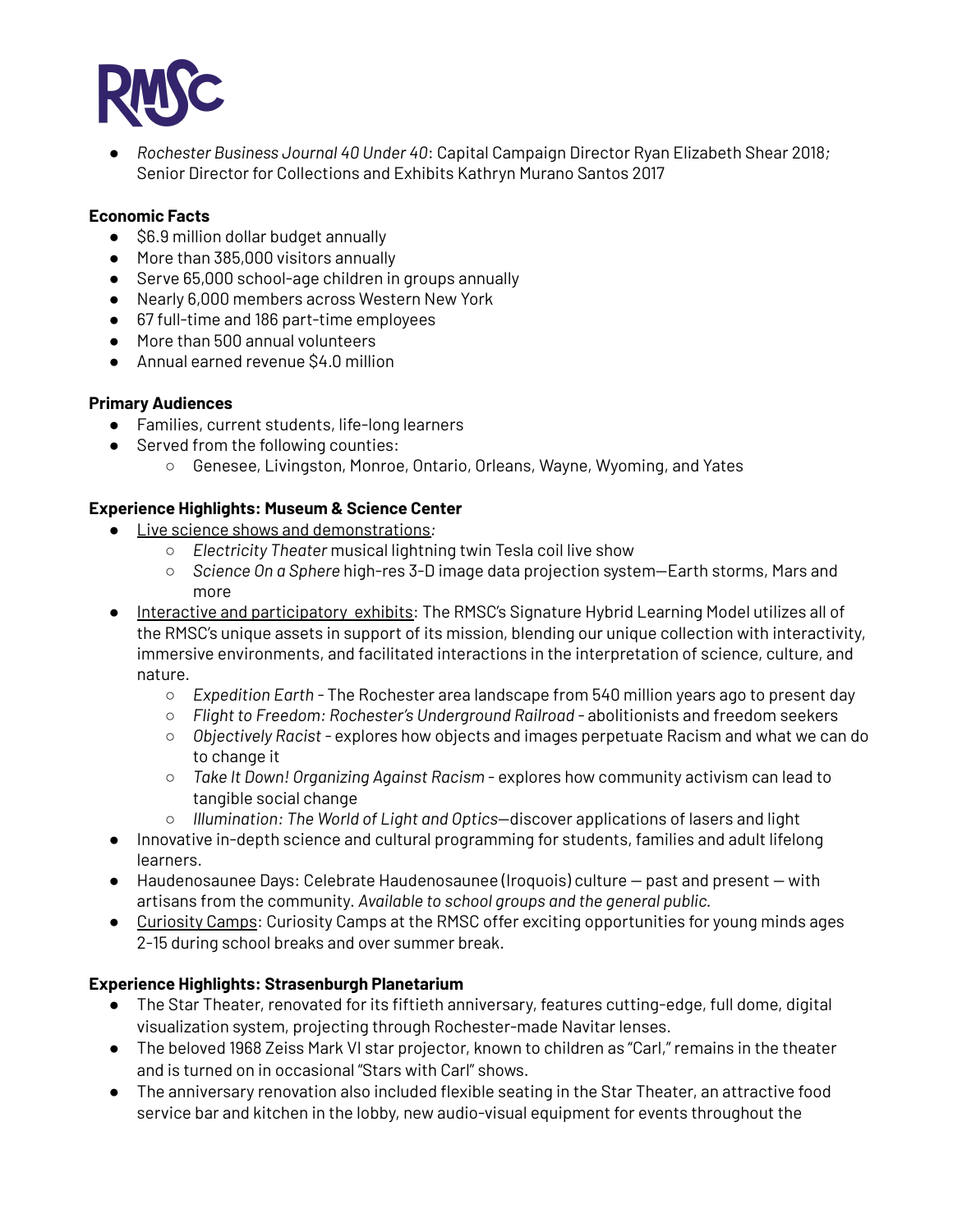

building, and accessible restrooms.

- Current-events star shows at the Strasenburgh Planetarium informed by relationships with scientists at NASA, Rochester Institute of Technology, University of Rochester and University of Chicago.
- *Gambit Optical System* on display in the Strasenburgh Planetarium previously part of a reconnaissance satellite created at Kodak in Rochester in 1967.
- Classic rock and holiday laser shows for families produced in-house at the Strasenburgh Planetarium and projected with state-of-the-art laser system from Kvant and Pangolin Laser Systems.

## **Experience Highlights: Cumming Nature Center**

- Regional hub for environmental education and outdoor recreation:
	- 15+ miles of hiking trails, including a Beaver Pond Observation Tower, interpretive trails, and an outdoor natural playground. Winter activities include 12 miles of groomed cross-country ski trails and 3 miles of snowshoeing trails (rentals available).
	- Exhibits focused on local landscapes and histories.
	- Programs and events that explore the complexities of human-nature interactions through ecology, citizen science, archaeology, culture and foodways, recreation, and more.
- Innovative and immersive outdoor education options:
	- Suite of innovative Forest School [programs](https://rmsc.org/cumming-nature-center/forest-school) provides outdoor education options from early childhood through high school

## **Community Services**

- Serves schools and underserved populations through support that helps to subsidize admission and transportation costs for individual visits and field trips to the RMSC as well as outreach experiences in the classroom
- Free-of-charge and reduced-price admission to 14,692 low-income families and individuals with disabilities annually through Community Partner Pass and Museums for All programs
- Work Based Learning program: Students with developmental disabilities from the Greece Central School District learn and practice workforce and life skills at the Museum
- The Career Ladder Program provides opportunities for teens in community to learn workforce skills
- Eva Howe Stevens Scholarship Fund provides partial scholarships for youth classes and camps assisting families with household incomes of \$40,000 or less or on a needs basis

#### **Key Partners**

- Monroe County
- American Alliance of Museums
- Association of Science and Technology Centers
- Rochester City School District
- Area colleges and universities including Rochester Institute of Technology, Monroe Community College, St. John Fisher College, Finger Lakes Community College, and the University of Rochester
- Xerox

## **Brief History**

- 1912: Established at Exposition Park (later Edgerton Park) as the Municipal Museum of Rochester, New York, the Rochester Museum & Science Center expands and evolves to meet the changing needs of our community
- 1925: The Municipal Museum Commission becomes a City department.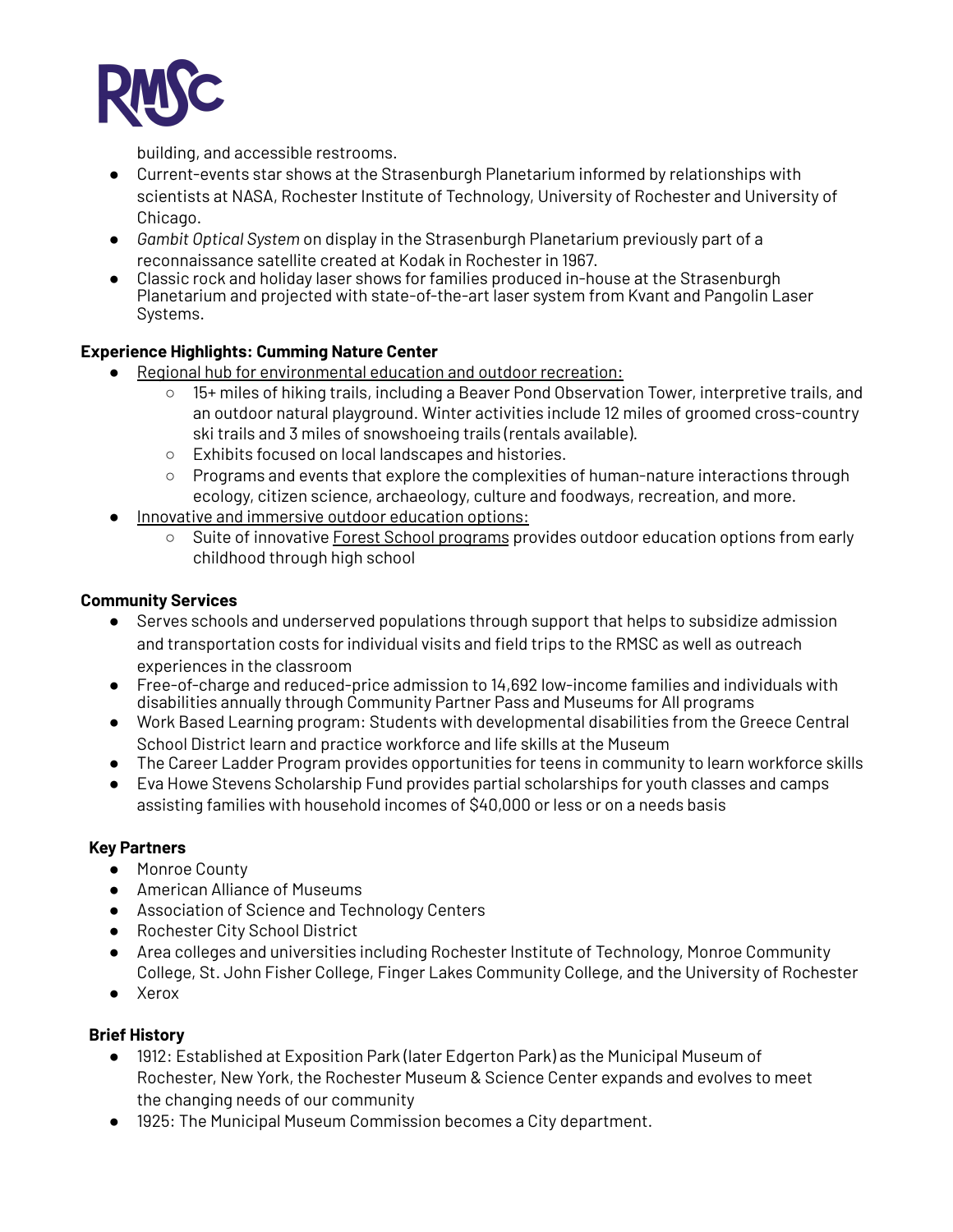

- 1930: The institution changes its name to the Rochester Museum of Arts and Sciences.
- 1941: The cornerstone for an expanded Rochester Museum of Arts and Sciences is laid on East Avenue with the donation of land and funding from Edward Bausch.
- 1968: The most advanced planetarium in the world at the time opens as a gift from Edwin and Clara Strasenburgh of Rochester, and Monroe County becomes principal supporter. Our name officially changes to the Rochester Museum & Science Center (RMSC).
- 1969: The transition of financial support from City of Rochester to Monroe County.
- 1973: The Cumming Nature Center (CNC) officially opens to the public with a regular schedule of programs; in 1977, CNC was designated a National Environmental Study Area by the US Department of the Interior after meeting their high standards.
- 1973-1974: RMSC upgrades physical facilities by constructing the Gannett School classroom building for lifelong learning (1973) and the Eisenhart Auditorium (1974).
- 1976: The RMSC Preschool opens on the RMSC's Rochester campus.
- 1982: The visitor's building, funded in part by the Kresge Foundation grant, opens at Cumming Nature Center.
- 2001: Genesee Community Charter School opens on the RMSC campus.
- 2018: With a lead gift from John and Barbara Bruning, the Planetarium is renovated with digital visualization technology and modifications to the theater, lobby, and service areas.
- 2018: Hillary Olson becomes the President & CEO
- 2020: Closed from March 13 through June 27 due to the COVID-19 pandemic. Throughout the closure, RMSC provided online educational content. Reopened in June 2020.
- 2020: Enormous growth in Cumming Nature Center Forest School and Cross-Country Skiing programs, and the acquisition of the Walden Project, NY program.
- 2021: Installation of an elevator at the Cumming Nature Center main building to increase accessibility.
- 2022: The RMSC rebrands, bringing fresh energy and clarity to the brand and its three locations as one organization.

## **Media Coverage**

- Total average annual RMSC media coverage includes more than 375 million impressions for an ad value of nearly \$3.5 million. Each year, stories about, or references of, RMSC and its offerings appear on local television networks, in local and regional publications and websites across the region, and occasionally the country and world.
- Recent media highlights:
	- Messenger Post Media, *RMSC highlighting contemporary ['Changemakers'](https://www.monroecopost.com/story/entertainment/local/2021/03/26/rmsc-highlighting-contemporary-changemakers/7019290002/)* 3/26/21
	- WROC News 8, *RMSC receives donation of Frederick Douglass' [photographs,](https://www.rochesterfirst.com/community/rmcs-receives-donation-of-frederick-douglass-photographs-scrapbook-correspondence-and-more/) scrapbook, [correspondence,](https://www.rochesterfirst.com/community/rmcs-receives-donation-of-frederick-douglass-photographs-scrapbook-correspondence-and-more/) more* - 2/16/21
	- Democrat & Chronicle, *'The best year ever.' Demand grows for Forest School at [Cumming](https://www.democratandchronicle.com/story/news/2021/02/16/forest-school-cumming-nature-center-south-bristol-ny-demand-grows-during-pandemic/6720353002/) [Nature](https://www.democratandchronicle.com/story/news/2021/02/16/forest-school-cumming-nature-center-south-bristol-ny-demand-grows-during-pandemic/6720353002/) Center* - 2/16/21
	- 518 Profiles Magazine, *Curiosity - Exploration - [Participation:](https://issuu.com/ininkny/docs/2021_february_518_profiles_magazine/22) This is the Rochester Museum & [Science](https://issuu.com/ininkny/docs/2021_february_518_profiles_magazine/22) Center*- 2/1/21
	- Spectrum News, *RMSC Shares Stories of Women Who [Changed](https://spectrumlocalnews.com/nys/rochester/news/2020/11/23/rmsc-shares-stories-of-women-who-changed-the-world#) the World* 11/22/20
	- Finger Lakes Times, *Cumming Nature Center acquires Walden [Project-NY](https://www.fltimes.com/news/education/cumming-nature-center-acquires-walden-project-ny/article_d43537aa-f87c-5ec8-979e-5598b6cfe092.html)* 9/1/20
	- WXXI News, *Forest schools: An alternative to [in-classroom](https://www.wxxinews.org/post/forest-schools-alternative-classroom-or-remote-learning) or remote learning* 7/15/20
	- Spectrum News, *A Look at the History of Racist Images and Brands as [Companies](https://spectrumlocalnews.com/nys/rochester/human-interest/2020/06/19/history-of-racist-images-and-brands-as-companies-remove-them) Remove [Them](https://spectrumlocalnews.com/nys/rochester/human-interest/2020/06/19/history-of-racist-images-and-brands-as-companies-remove-them)* - 6/18/20
	- Spectrum News, *[Rochester](https://spectrumlocalnews.com/nys/rochester/news/2020/06/22/rochester-museum-and-science-center-receives--20-000-grant) Museum and Science Center Receives \$20,000 Grant* 6/22/20
	- Rochester 55 Plus Magazine, *A [Passion](http://www.roc55.com/features/a-passion-for-herbs/) for Herbs* 6/28/20
	- Canandaigua Daily Messenger, *Nature Center [inspiring](https://www.mpnnow.com/news/20200427/nature-center-inspiring-national-forest-schools) national Forest schools* 4/27/20